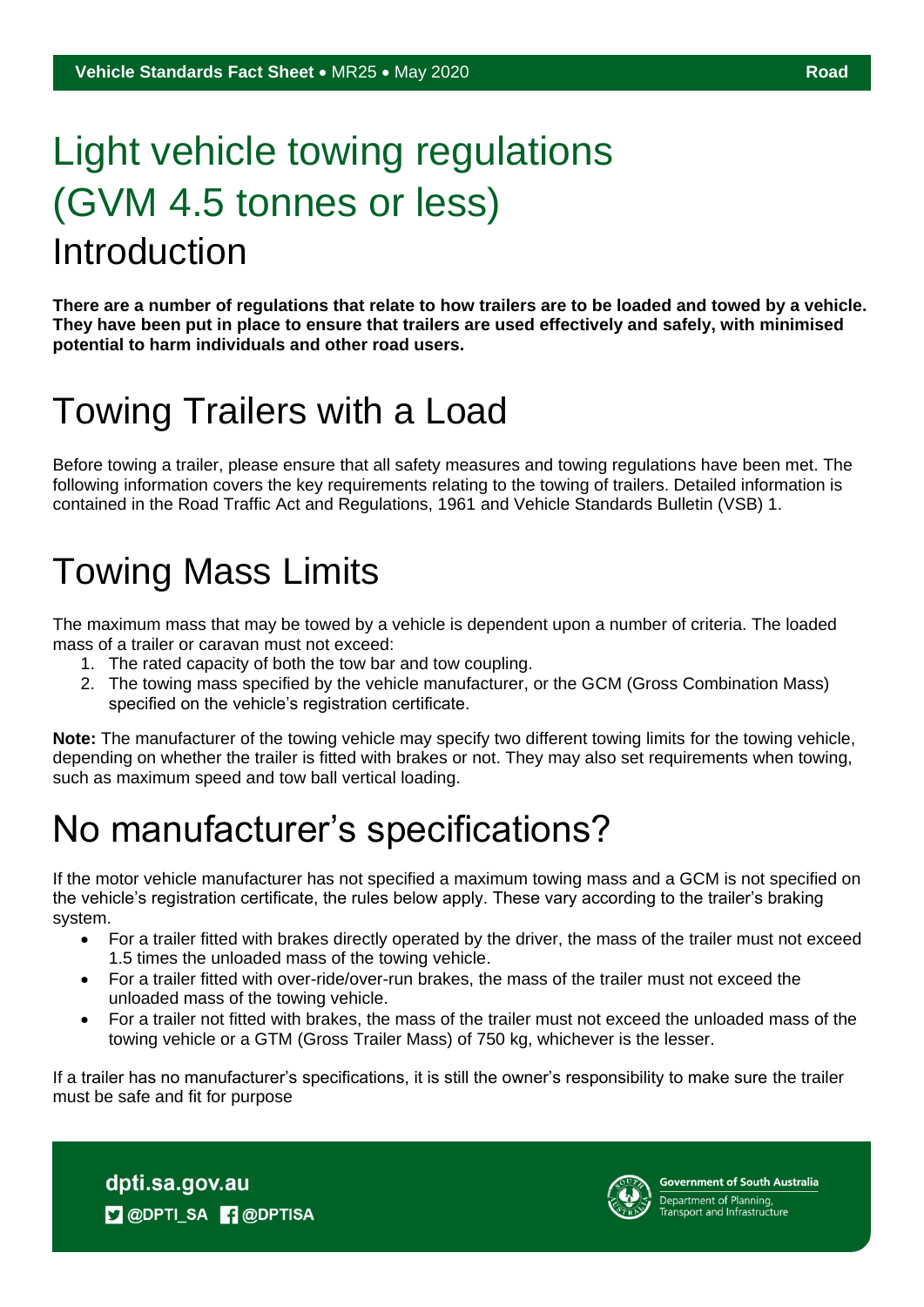### Trailer braking regulations:

- Trailers must be fitted with brakes if the GTM exceeds 750 kg.
- For Trailers built to VSB1 and Australian Design Rules (ADRs), Over-Ride/Over-Run brakes are acceptable up to a GTM of 2 tonnes.
- For trailers built to UN ECE 13 (acceptable standard under ADR38/05),  $O<sub>2</sub>$  category (GTM not exceeding 3.5 tonnes) Over-Ride/Over-Run brakes are acceptable if fitted with breakaway system and the trailer is a centre axle trailer.
- Where the GTM exceeds 2 tonnes the braking system must be fitted with a breakaway system that causes the brakes to be applied if the trailer becomes disconnected from the towing vehicle.

# Trailer Load Projections and Dimension Limits

There are limits to how far loads can project from the back and sides of a trailer.

### a.Side projection

A load must not project more than 150 mm over the sides of the trailer, and must not be more than 2.5 metres in total width (refer Figure 1).



Figure 1. Side projection limits

### b.Length of Vehicle and Trailer

The overall length of the towing vehicle and trailer must not be more than 19.0 metres. The rear of a load on a vehicle must carry a warning signal if the load projects more than 1.2 metres or cannot be easily seen (refer Figure 2). In the daytime, the warning signal must be a brightly coloured flag measuring at least 300mm x 300mm. At night, the warning signal must be a red light that can be seen for 200 metres.



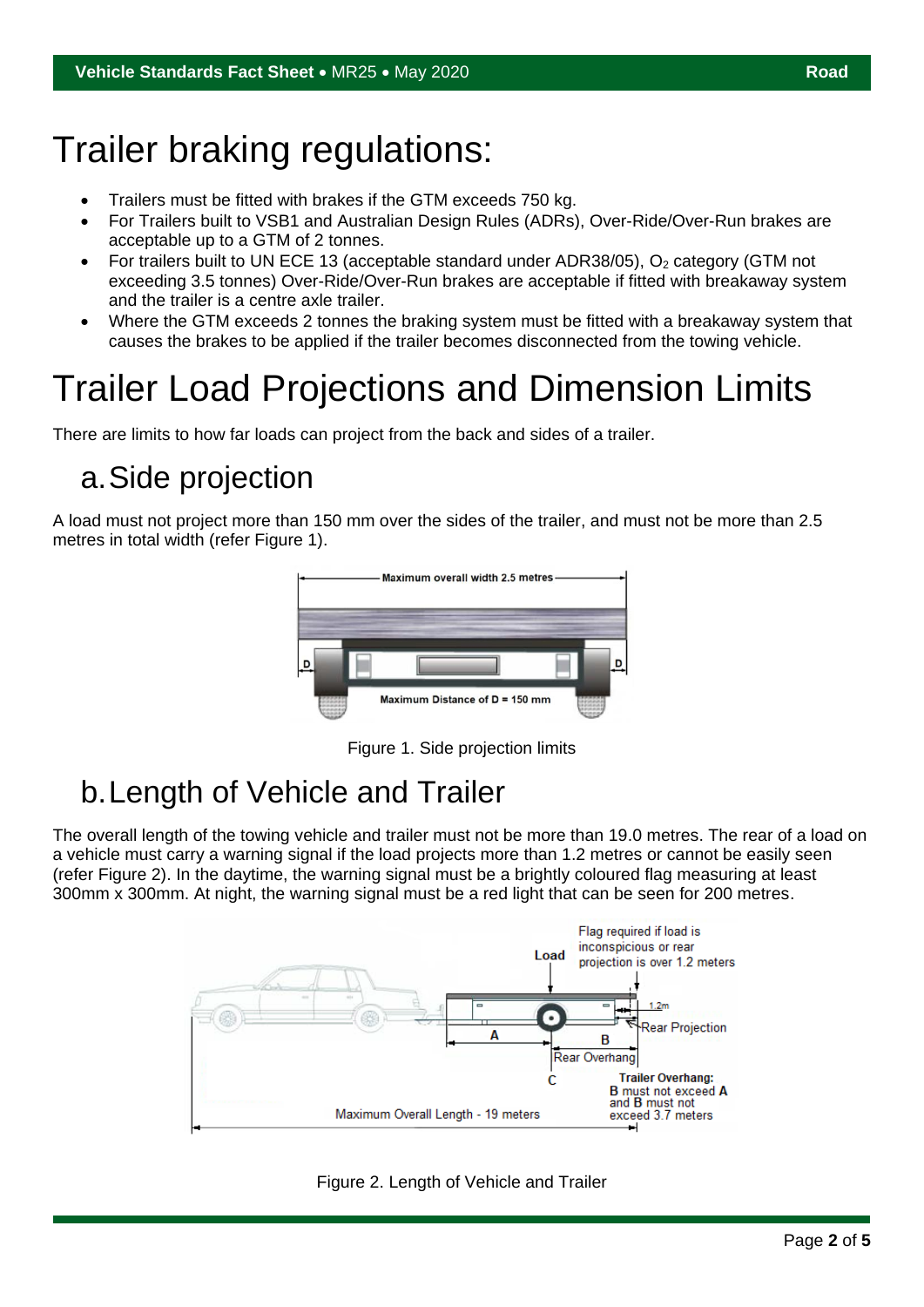#### c.Rear Projection

Measured from the centre of the trailer axle, or axle group, a load must be:

- not more than 3.7 metres; and
- not longer than the length of the load in front of the axle, or axle group.



Figure 3. Rear Projection

### Trailer lighting and wiring

Lights on trailers must operate in unison with those of the towing vehicle. In other words, the indicator, brake, tail and reversing lights (where fitted), must go on when those of the towing vehicle go on.

- Required trailer lighting, at the rear of the trailer
- Number plate light (may be combined with the taillights)
- One pair of brake lights
- A pair of tail lights (may also be used to delineate the number plate)
- One pair of direction indicator lights that may also be used as hazard lights if necessary
- One pair of red reflectors.

If the trailer is more than 2.2 metres wide, reflectors must be fitted symmetrically to the front of the trailer and within 400 mm of the sides of the trailer. All trailers are required to have an earth wire connected through the wiring back to the towing vehicle. All wiring must be secured at least every 600mm.

### Towing Rules

A trailer must be securely coupled to the vehicle towing it and must have a safety connection such as a chain or cable that will keep the trailer connected to the towing vehicle in the event of accidental disconnection.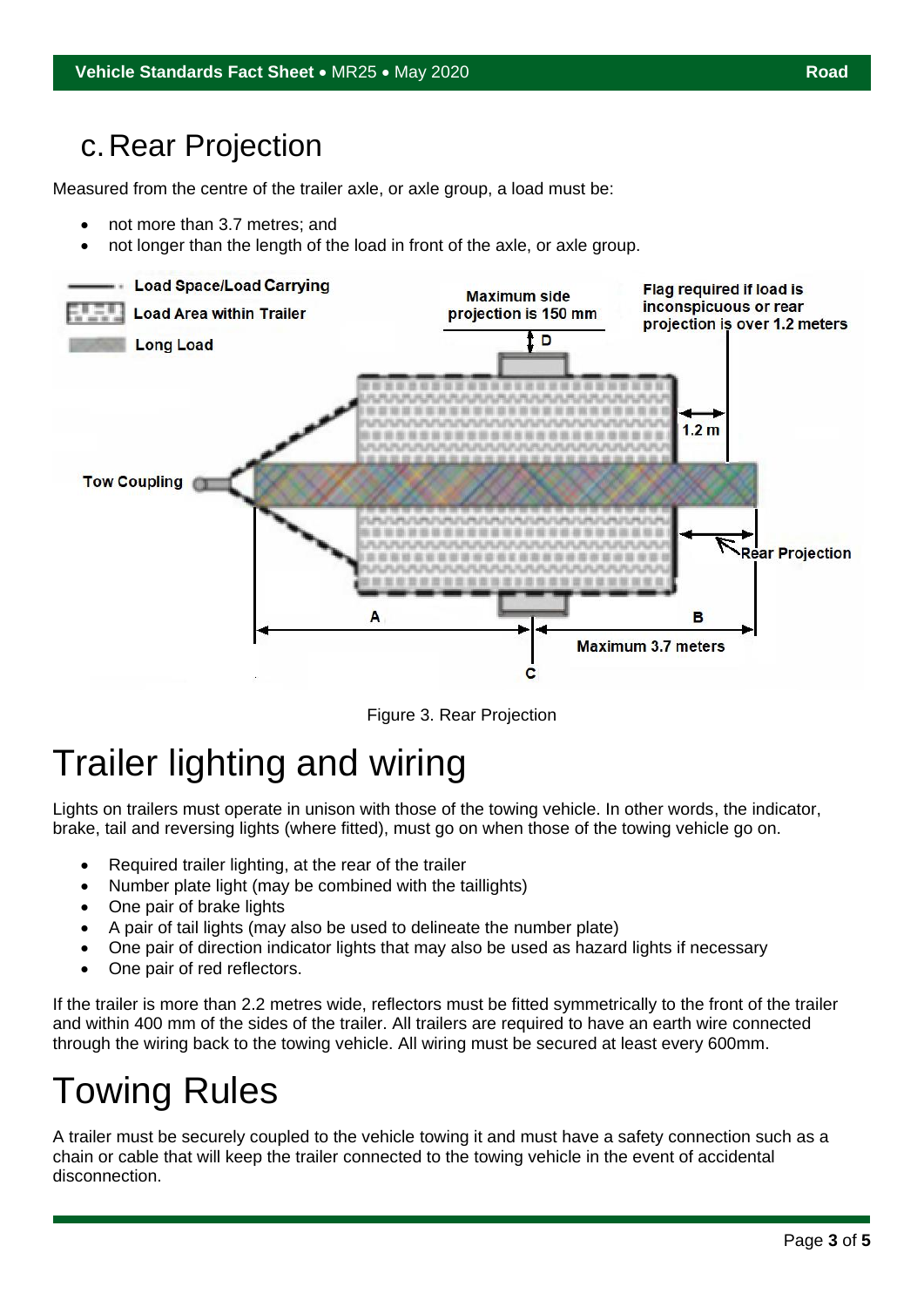- A trailer must not be towed:
	- $\circ$  with a person in or on the trailer
	- $\circ$  if the load is placed in a way that causes the combination of towing vehicle and trailer to be unstable.
- The load on a trailer must be safely secured or restrained before moving onto a road.
- If an item falls from the trailer onto the road, it is the driver's responsibility to remove it from the road. Penalties apply if a load is not secured properly.
- A trailer must not be towed unless it meets all the mass, lighting, and braking requirements and is roadworthy.
- A light motor vehicle may tow no more than one vehicle.

## **Definitions**

**Gross Vehicle Mass (GVM)** - This is the maximum loaded mass of a motor vehicle set by the vehicle manufacturer.

**Gross Combination Mass (GCM)** - In relation to a motor vehicle (towing vehicle), this is the maximum loaded mass of the motor vehicle and of any vehicles or trailers being towed by that motor vehicle.

**Aggregate Trailer Mass (ATM)** - The total mass of the trailer when carrying the maximum load recommended by the manufacturer. This will include any mass imposed onto the towing vehicle.

**Gross Trailer Mass (GTM)** - This is the maximum loaded mass transmitted to the ground by the axle, or axles, of the trailer when coupled to a towing vehicle. Except for semi-trailers, the difference between the ATM and GTM is usually small.

 $A = Mass$  of load

B = Mass on Tyres (unloaded trailer)

C = Mass on Towing Vehicle

Aggregate Trailer Mass (ATM) = A+B+C

Gross Trailer Mass (GTM) = A+B

### Trailers manufactured after 1 July 1988

Trailers manufactured after 1 July 1988 must be constructed in accordance with the requirement specified in ['Vehicle Standards Bulletin Number 1' \(VSB1\).](https://www.infrastructure.gov.au/vehicles/vehicle_regulation/bulletin/vsb1/index.aspx)

### Towing Safety Checklist

Use the following checklist to ensure that you meet the safety requirements for towing a trailer:

- Ensure that all trailer lights (brake, tail and indicator) are all working. You may need someone to help you with this.
- Ensure that the trailer is securely coupled to the towing vehicle.
- Ensure that the trailer is safely connected and secured properly to the towing vehicle.
- Ensure that the trailer is loaded properly as per [NTC load restraint guide.](https://www.ntc.gov.au/sites/default/files/assets/files/Load-Restraint-Guide-for-light-vehicles-2018.pdf)